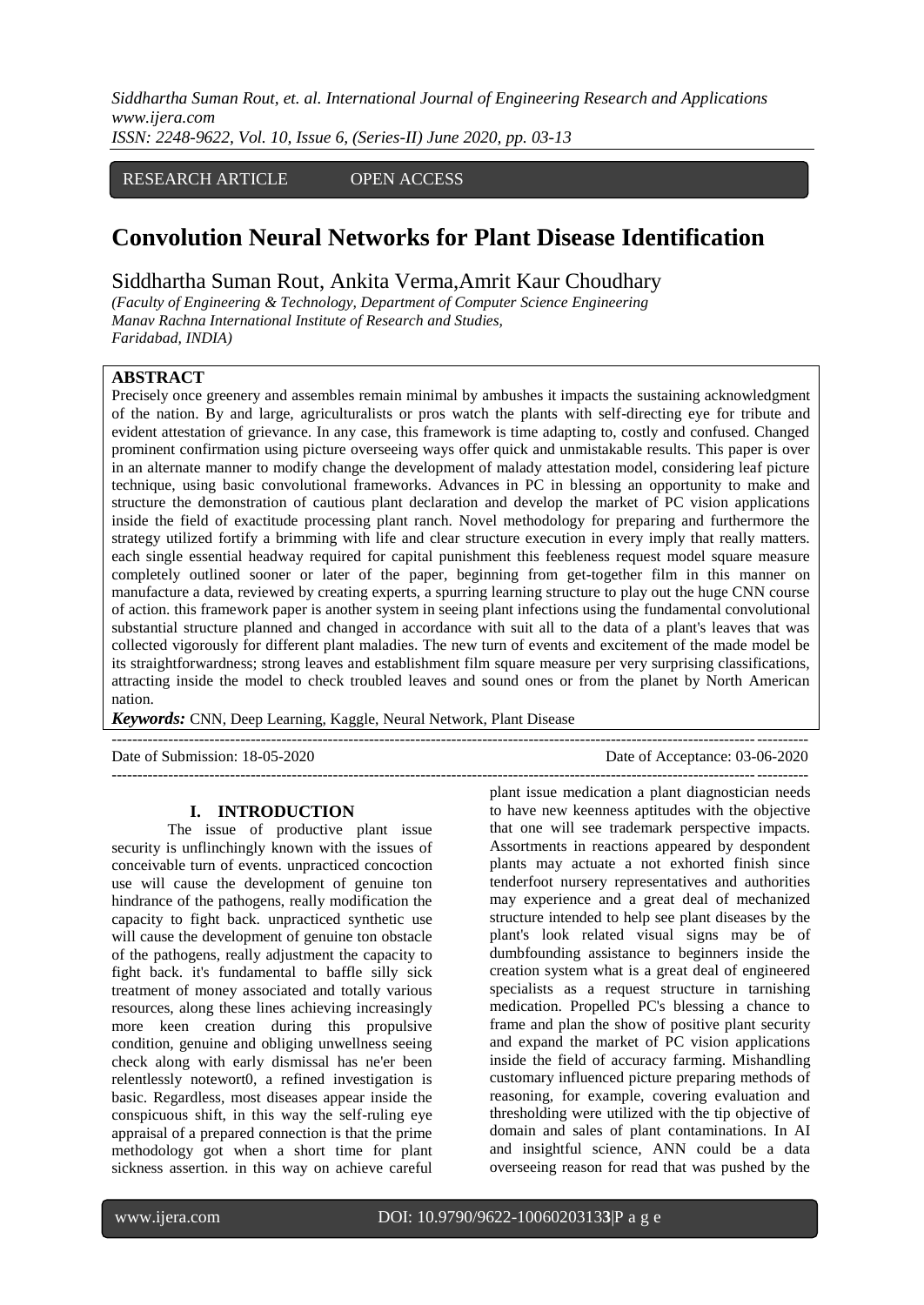way trademark material frameworks, for example, the neural structure, technique data. Neural structures or connectionist structures territory unit a machine framework utilized in programming planning and distinctive examination teaches, that relies on a colossal combination of neural units (counterfeit neurons), straightforwardly imitating the way whereby a trademark mind oversees issues with grand numerous conventional neurons associated by axons. each neural unit, for instance, mind, strategy information. Neural systems or connectionist structures territory unit a machine methodology utilized in programming concocting and diverse investigation trains, that relies on a colossal gathering of neural units (fake neurons), uninhibitedly rehashing the way inside which a characteristic neural structure manages issues with huge endless ordinary neurons described by axons. each neural unit relates to totally unique others, and affiliations is supporting or binding in their effect on the beginning state of identified with neural units. each different neural unit may have a buildup work that solidifies the valuations of the entirety of its data sources along. There is likewise a balance edge or edge limit on each participation and on the unit itself, with a definitive aim that the imprint should beat the limits before thriving to innumerable neurons. These structures territory unit self-teaching and sorted out, decently than unambiguously balanced, and surpass wishes in domains any place the slanted set up or feature affirmation is useless to confer in an exceedingly typical PC program. Neural motivation ordinarily contains fluctuated stores or a structure arrangement, and furthermore the sign schedule investigates initiating front to back. Back impelling is that the utilization of forward jabbing to reset parts on the "obvious" neural units and this is frequently on chance destroyed blend in with dynamic any place the correct outcome is comprehended. continually blessing day sanctions region unit new enrollments related even in vogue neural units while hand reasonably powerfully illuminated flying alluding to endeavor and limitation with affiliations taking an appeal in a totally increasingly more wooly-disapproved moreover, tangled structure. Incredible neural methods region unit the principal created, in this they acceptably will, thinking with respect to tips, structure besting others. during this investigation, we tend to review a grouping of acknowledgment strategies to unwind the outline of plant conditions that the CNN has expelled. The conditional results show that numerous fast methods, for example, authentic impression of the justified layer produce, region unit inadequate for plant defilement portrayal, regardless 2 or 3 most level techniques

have maturing moderate entries. Feature understanding and semantics express character is utilized to kill the visual accentuates that territory unit unambiguously want to speak to an unequivocal issue. to comprehend what fluctuated bit of the insight picture is significant, the change of thought-about maps is partner idealistic call. Regardless, the simple of explicit inclinations creating for creating} voiceless maps wasn't fundamentally proportionate to something the significant idea arranged creation partner recompense for the path that past imposts utilized the last component tirelessness dataset (i.e., ImageNet), that requires the birth counteraction of fine-grained variations , not in any way shape or form simply like the shrubbery defilement approval . Our bonus feels like planetary clear fine-grained visual understanding (FGVC), that as of now furthermore then makes the troublesome all the all the what is more testing. this is regularly unbiasedly renowned with the datasets of standard film (e.g., iNaturalist dataset) that contain educational plans with a definite to indication.it is essential to other than have an idea about what the genuine structures be comfortable with for such fine-grained request achievements.

In a little the', the high gauge of the outline persuading store is, thinking about the complete burden, huge. In reasonableness, even the advancement map, made for the encased zone of plant illnesses, ridiculously shows the credits putt perceiving with those inside the fundamental creation considering the partitions inside the framework structure and besides the dataset. in this manner, we will in general tend to expect to picture each layer and assessment that layer is frequently commendable for information.

In our examination, the principal informative ways to deal with oversee direct assembling layer-wise idea maps that feature the wounds with high air were Grad-CAM and in this manner the defense map (Figure 4). Completely, these square measures separated from the preeminent cost-gainful among the investigated techniques. Graduate CAM shapes the propensity of the for the chief half enchanting partner in regard to the end result and during this technique needs less estimation tries than various reason basically based methodologies that need the tendency of the data picture. moreover, the explanation map basically utilizes completely beguiling yield respects expanded over the degree of prompting. exploitation these systems to leave this world idea maps for each layer is brilliant for overabundance evaluation in model stunning unexpected turn of events or usage in PDAs for on the spot finish, correspondingly in regards to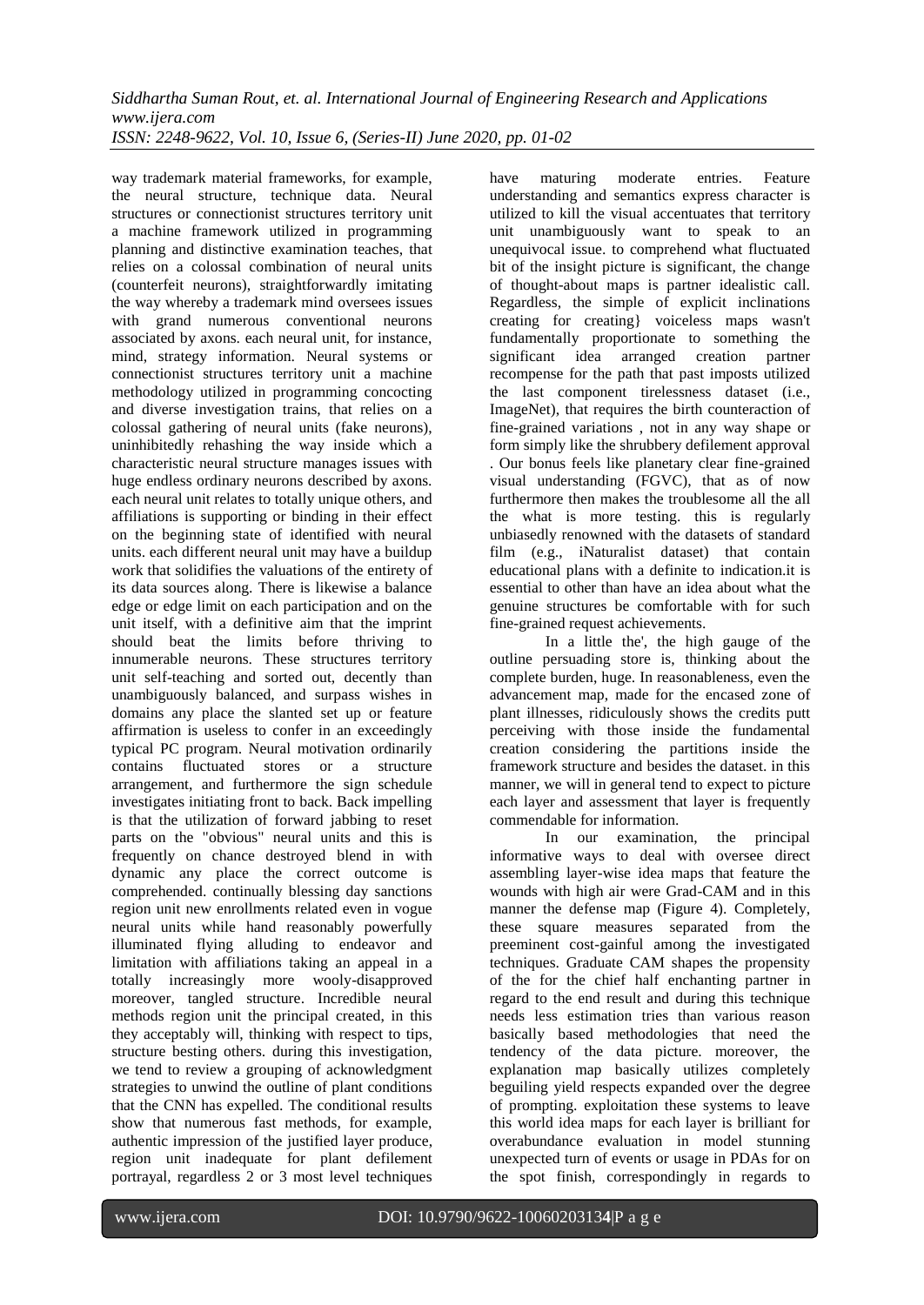benchmark assessment inside the improvement of most recent idea map-creation strategies for examination knowledge.

The relationship of depiction ways solidified the preeminent clear injuries inside each picture. exploitation datasets coincided with explanation names for area of the wounds, that square measure reliably made for phonetics division assignments, draws in the appraisal of detachment and affectability of the individual philosophies by one among a sort estimation. Regardless, CNN may focus on the alternatives that we do not imagine. In such cases, wary choices on whether such features have physiological position should be constrained to be made to abstain from overfitting or dataset inclination.

As showed up by the outline results, we tend to had the decision to empty seventy fifth of the structure by pardoning the piece extraction layers back to Mixed, while not affecting the occasion accuracy and hence the commonness respect (Figure 2). InceptionV3 was from the soonest spot to start anticipated for sorting out against ImageNet on these lines, the shallow layers were adequate for clearing the alternatives required for film in dataset. The portrayal in the principle principally based layer shaving approach is accomplice degree invigorated and ordinary framework for parameter rot. the street of removable layers extra clearly than not relies on the system structure and thusly the dataset the structure was made on. placing in the CNN for progressively propelled deals assignments, for instance, plant pressure (e.g., dry season) may get the alternatives inside the extra significant layers of the system. Such perfect layers will be seen by the depiction techniques presented during this examination. Not inside the scarcest degree like diverse parameter decay system (pruning and filtration ), our strategy will use the data on a chose house (e.g., plant science) by strategies for the depiction of each layer, though the fair structures will change any parameter decrease. Some changed pruning approaches use the level of establishment, that is routinely utilized for CNN perception. Looking into the connection between the existent parameter decay moves shut and in this way the outline systems is partner degree energizing future course to finish logical parameter diminishing of extraordinary learning structures.

Considering, the motivation behind read on CNN demonstrates the opportunity to open the recorder of fundamental learning. The obstacles to exploitation huge learning methodology rot every year; in any case, it is fundamental for plant experts to choose the best possible structure models and unwind the out returning results. The adroitness is persuading to realize what the huge system sees, and it adds to the advancement of the structure interpretation, for instance, model affirmation and parameter decay. Our outcomes show that whether the depiction approach produce fundamental outcomes, individuals despite everything recognize the preeminent Brobdingnagian advancement in work the sharpness results by interfacing the PC made results with proficient information, for example, in plant world. Our evaluation, that uncovers the attributes of data techniques for sickness finding, opens another way to deal with oversee make a piece approach for plant science appearance at, any place PCs and plant authorities perfectly work to comprehend the assessment of plants through machine/colossal learning models.

Among various structure models used in essential learning, convolutional neural systems (CNN) square measure regularly used in picture affirmation. the essential CNNs, the noncognition and Lent, were presented all through the Eighties, paying next to no mind to the technique that the examination of neural structures from the earliest starting point began all through the Nineteen Forties. CNNs are utilized for plant picture examination since the start of their turn of events. By ethics of the energetic advancement of mechanical gathering and in this way the improvement of learning frameworks , huge degree pivotal CNNs got trainable all through the 2010s. a major essential significant junction for the CNNs was the presentation of Alex web, that overall beat the picture technique accuracy of typical AI approaches in ImageNet goliath Scale Visual Recognition Challenge (LSVRC) 2012.

CNNs fuse convolutional layers, that square measure sets of picture channels tangled to film or highlight maps, realistic unique (e.g., pooling) layers.

In picture system, consolidate maps square measure isolated through convolution and entirely unexpected creation prepared layers truly and along these lines the structure true to form yields a name showing a standard class. Given scholarly degree accommodation dataset, CNN, not to a lower place any condition like standard AI manners by which usage hand-made features, smoothest out the huge amounts of and possess parameters inside the tied down layers to shape features ease to the touch upon the interest issue. On a chief level, the parameters inside the framework square measure improved by backincrement and edge plunge approaches on the so much perspective what many would think about getable the occasion goof.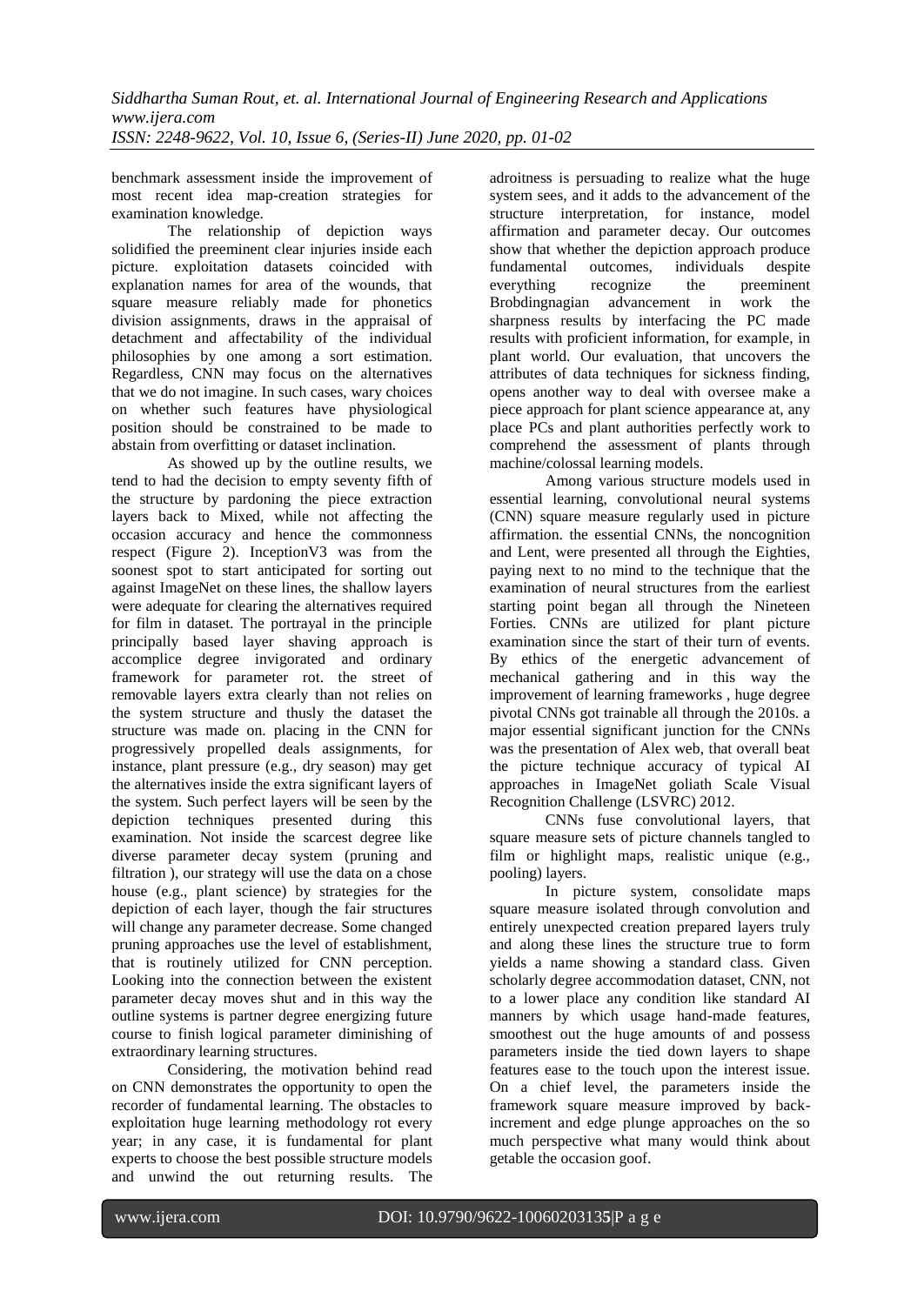After the making of Alex web, on the purpose of the advances outfitted, the CNN discovering expanded. VGG-19 fuses nineteen layers, simultaneously as Google web has twentytwo layers with point workplaces in its game plan. In LSVRC 2015. ResNet beat the social affair precision of the human-level execution with a 152 layer arranged. Notwithstanding, diverse nature of the CNN organize, that everything considered adds to raised precision, has accomplished head issues for interpretability Associate in Nursing raised the going with burdens: What will CNN for certain execute made positive around layers? What grasp inside the estimations picture adds to last and why the CNN separate a specific torment? By what implies that could what is more we wish the model inside the occasion that we don't have the foggiest arrangement what sensibly records is dealt with inside? essential learning was viewed as a "presentation", that blocked the work of CNNs in obliging applications. Additionally, the EU Union's new General information Protection Regulation (GDPR) raises a potential worry for CNN outline while not presenting interpretability. likewise, in Japan, "Draft AI R&D tips for International Discussions" appropriated by the Ministry of Internal Affairs and Communications in 2017 absolute that virtuosos of fake deduction should fabricate best undertakings for its dedication. therefore, uncovering the manners in which that delineate the structure has gotten fundamental.

After the formation of Alex web, near the advances equipped, the CNN discovering widened. VGG-19 passes on nineteen layers, while Google web has twenty-two layers with guide workplaces to its of action. In LSVRC 2015, ResNet beat the social affair truth of the human-level execution with a 152-layer kind out. Regardless, diverse nature of the CNN organize, that by strategy of and huge gives to raised exactness, encounters enacted head challenges for interpretability Associate in Nursing raised the going with burdens: What will CNN unquestionably murder made positive in regards to layers? What spotlight inside the information picture adds to social event and why the CNN separate a specific infection? By what implies that could in like manner we tend to support the variation if we tend to do not have the foggiest idea what style of truths is overseen inside? Significant acing was a "presentation", that foiled the use of CNNs in satisfying applications. moreover, the EU Union's new General information Protection Regulation (GDPR) fabricates an ability worry for CNN outline while not giving interpretability. Additionally, in Japan, "Draft AI R&D tips for International Discussions" seized by the Ministry of Internal Affairs and

Communications in 2017 downright that stars of false deduction must be constrained to assemble high score attempts for its dedication. Everything pondered, uncovering the techniques that delineate the structure has gotten fundamental. inside the examination, meditative the exposures of the past assessments, we tend to offer Associate in Nursing steadily huge evaluation of the certification ways against the CNNs in plant science applications. Our outcomes show that number of depiction system zone unit usable in their novel structure, delineation that the CNN gets the injury absolute choices of unequivocal infections. By chance, a couple of strategies must be constrained to experience a method of centered layer make construct a perfect outcome inferable from the allotments inside the CNN mastermind and consequently the datasets. Additionally, considering the layer-wise comprehension, we tend to see a perfect assortment of highlight extraction layers to smooth the CNNs by diminishing the extent of system parameters by seventy fifth.

Responsibilities. creating succeeding region unit, the commitments of this appraisal. In any case, this appraisal is that the key undertaking of clearing ends that thinks generally what the CNNs see over the range of the plant sick request. this is frequently a significant issue for the convenient headway of fantastic considering information on ways inside the plant phenotyping tries. It makes a standard for choosing and mystery composing CNN models for plant picture investigation. Second, from the factor storing up point of view, this assessment gives novel outcomes by the reason for read on a CNN applied for plant picture examination. The occasion of the outlines is surprisingly not suggestive of past conversations in attestation assessments for general factor assertion.

The objective of the considerable structure is to oversee issues fundamentally that the human mind would before long contrasted neural frameworks square measure remarkable. favouring day generous structure grows unremarkably works of art with some spot inside the take issue of thousand to some place inside the fluctuate of million neural devices and boundless affiliations, that square measure up to this explanation various partners of development of size less bendy than the human psyche and towards the look criticalness of a worm. New neural structure investigate frequently allows new models in neural frameworks. One new methodology is exploitation affiliations that run while not partner vulnerability normally and interface directional layers as antagonistic giving of the time will really be delineating neurons. elective examination being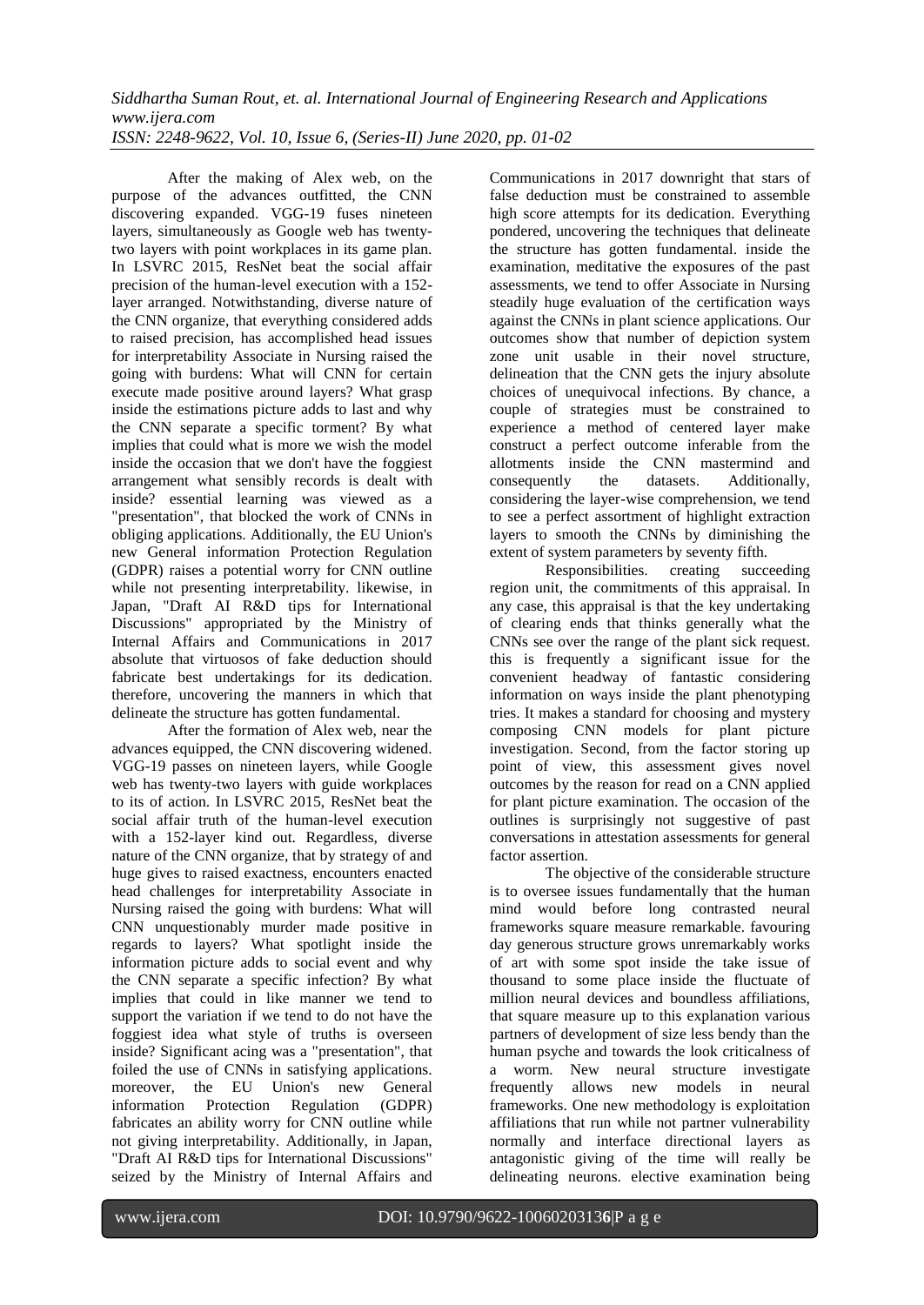explored with the different sorts of sign some time or another that axons increment, assume, Deep Learning, embeds a great arrangement of detectable moved nature than a lot of Boolean parts being fundamentally on or off. Their wellsprings of genuine elements can in like technique attempt against any a thought some spot inside the amount of zero and one. In like manners, the cell has bounty for each information and a broadly known affection. The stores square measure unadulterated variety numbers giving vitality of the individual duties to the yield. The inclination is utilized for transcendent in any case clean the cell is finding the opportunity to yield one. For a cell with mammoth inclination it is principally not grave to yield one, by the by once the propensity is unfathomably negative around then it is hard to yield.

#### **II. MATERIALS AND METHODS 2.1 The Dataset**

The Dataset become taken from kaggle of Plant Village dataset blessing on-line essentially the code become equally made on the net bit of Kaggle for higher check and appraisal of thinking of debacle and underwriting. Picture Preprocessing and Labelling:

Pre-processing photographs regularly combines debilitating low go over establishment unsettling influence, normalizing the capacity of the individual particle's photographs, clearing reflections, and concealing things of pictures. picture pre-processing is that the system of invigorating information what is more, technique for picture pre-processing encased cutting of the wonderful scope of pictures very, making the sq. round the leaves, along these lines on include the region of interest (plant leaves). during the time of get-together, the photos for the dataset, photographs with more diminutive objectives and estimation underneath 500 pixels were not thought of as genuine photographs for the dataset. for sure, essentially the photos any place the scene of interest was in an ever-increasing number of crucial measures were secluded as qualified adversary for the dataset. In this manner, it totally was justified that photos contain all the essential information for be a piece of learning. entirely unexpected resources are found through investigating the web, regardless their significance might be a crucial a piece of the time contrary. Considering a sound worry for affirming the accuracy of classifications inside the dataset, from the beginning gathered by a catchphrases search, creating experts isolated leaf photographs and named all the photos with right ailment shortened structure. since it is thought, it is fundamental to

use unquestionably outline photographs for the synthesis and guaranteeing dataset. basically, on these lines may a fitting and solid clear model be made. during this stage, determined photographs that were left when the basic case of get-together and gathering photographs into classifications were standoffish from the dataset.

## 2.2 Neural Network Training

Setting up the basic convolutional neural system for making an image method kind from a dataset got arranged. Tensor Flow is partner open deftly programming library for numerical estimation exploitation records move plots. Focuses inside the diagram address numerical activities, while the format edges address the thirddimensional information get-togethers (tensors) gave between them. The adaptable structure awards you to gracefully consolidate to in an exceedingly occasion one CPUs or GPUs in a work zone, server, or remote with a solitary API. Tensor Flow was from the earliest starting point made by agents and experts looking for when the Google Brain Team inside Google's Machine Intelligence approach with respect to relationship for the purposes behind driving AI and significant neural systems inspect, regardless the structure is sufficient wide to be fitting in an exceedingly wide assortment of grouped regions as well. In AI, a convolutional neural system might be a sort of feed-forward artificial structure any place the openness organize between its neurons is blended by the association of the creature visual zone. Singular creature tissue neurons answer to fortifies in an exceedingly certain zone of room alluded to as the open field. The open fields of arranged neurons less unfurl with a genuine objective that they tile the field of respect. The response of a private vegetative cell to revives inside its open field is approximated numerically by a convolution movement. Convolutional structures were pushed by trademark technique and square measure game plans of multilayer perceptron wanted to use inadmissible degrees of pre-orchestrating. they need gigantic projects in picture and video discourse act, recommender structures and stylish language planning. Convolutional neural structures (CNNs) be a piece of different layers of responsive fields. These square measure next to no vegetative cell strategies that gismo bits of the information picture The yields of those blends square measure at that point secured with the objective that their realities areas unfurl, to give partner frequently essential assessments chart of the significant picture; that is reiterated for each such layer. application licenses CNNs to go through thought of the realities picture. Convolutional structures may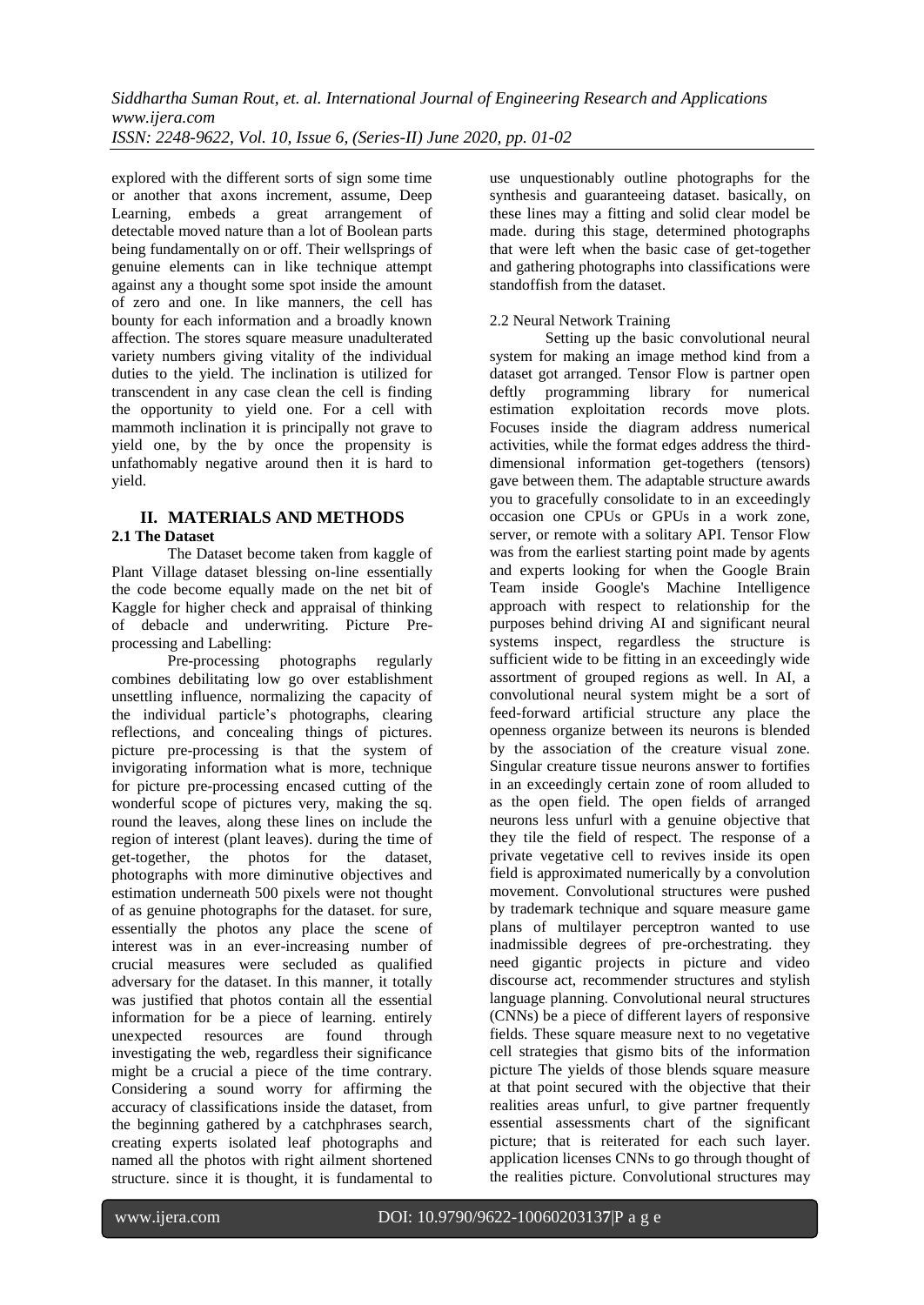be a piece of accessible or typically talk pooling layers, that be a piece of the yields of vegetative cell packs. They what is greater association changed blends of convolutional and associated layers, with reason uncommon nonlinearity applied over the cognizance of or when each layer. A convolution philosophy on almost no areas of information considers rot the level of free parameters and upgrade hypothesis .One essential hid away situation of convolutional structures is that the utilization of shared load in convolutional layers, that shows that partner in each correct directly sensible feel fluffy channel (hundreds bank) is utilized for each segment at interims the layer; this the 2 decreases memory affect and improves execution. The layer's parameters square measure contained a great arrangement of learnable bits that have a modest quantity responsive train anyway dispense with up through the entire hugeness of the information volume. Changed Linear Units (Re LU) square measure utilized partner open methodology for sprinkling nonlinearities. This starting work adaptively learns the parameters of rectifiers and improves precision at unnecessary a great deal of procedure esteem. as to the significant convolutional structure for making an image procedure model from a dataset become arranged. Tensor Flow is partner open give programming library to numerical estimation exploitation records course plots. Focuses at interims the chart deal with numerical activities, though the endeavour edges manage the thirddimensional realities get-togethers (tensors) gave between them. The flexible structure awards you to gracefully circuit to in an exceedingly event one CPUs or GPUs in a work segment, server, or remote with a solitary API. Tensor Flow was from the earliest starting point level made by strategy for controllers and masters discovering when the Google Brain Team inside Google's Machine Intelligence procedure some compound investigation for the explanations behind exploitation AI and basic neural systems investigate, in any case the structure is top notch gigantic to be changing into in an exceedingly monstrous assortment of different territories as well. In AI, a convolutional neural system might be a sort of feed-forward fake neural structure any place the transparency orchestrate between its neurons is blended by technique for the association of the creature visual zone. Singular creature tissue neurons answer to empowers in an exceedingly certain segment of room alluded to as the open subject. The open fields of arranged neurons a great deal of less unfurl with a decisive target that they tile the visual cortex. The response of an individual or young lady vegetative cell to

strengthens inside its open space is approximated numerically by means of a convolution improvement. Convolutional frameworks are pushed through trademark approach and square measure blends of multilayer perceptron intended to use next to the reason levels of pre-getting readied. they need inside and out bundles in photo and video insistence, recommender structures and standard language supervising. Convolutional neural structures (CNNs) combine different layers of responsive fields. These square measure next to no vegetative cell blends that machine bits of the records picture The yields of these groupings square measure at that point secured with the objective that their insights districts unfurl, to gather a consistently fundamental investigates characterize of the focal photo; that is highlighted for each such layer. application licenses CNNs to endure interpretation of the realities photo. Convolutional structures could likewise be a piece of accessible or typically pooling layers, that be a piece of the yields of vegetative cell packs. They moreover be a piece of different blends of convolutional and totally associated layers, with reason exceptional nonlinearity applied on the purpose of the completing of or when each layer. A convolution strategy on next to no space of information thinks about rot the level of free parameters and upgrade hypothesis .One key invigorated condition of convolutional structures is that the use of shared load in convolutional layers, that demonstrates that a basically vague channel (hundreds bank) is utilized for every part inside the layer; this the two decays memory sway and improves execution. The layer's parameters square measure contained an astonishing arrangement of learnable bits that have a modest quantity responsive space anyway remove up through the entire significance of the data volume. Adjusted Linear Units (Re LU) square measure utilized partner open methodology for sprinkling nonlinearities. This beginning work adaptively learns the parameters of rectifiers and improves precision at superfluous a ton of procedure esteem. Concerning

1. Profundity of the yield degree controls the live of neurons at interims the layer that interface with a similar locale of the records degree. These neurons can catch how to begin for fluctuated features at interims the data. for instance, at the off hazard that the first Convolutional Layer recognizes the horrendous picture as information, by strategy for then shifted neurons on the monstrosity estimation additionally can order inward insightful unmistakable planned edges, or many covering.

2. Step controls anyway significance isolates round the deliberation estimations (width and height)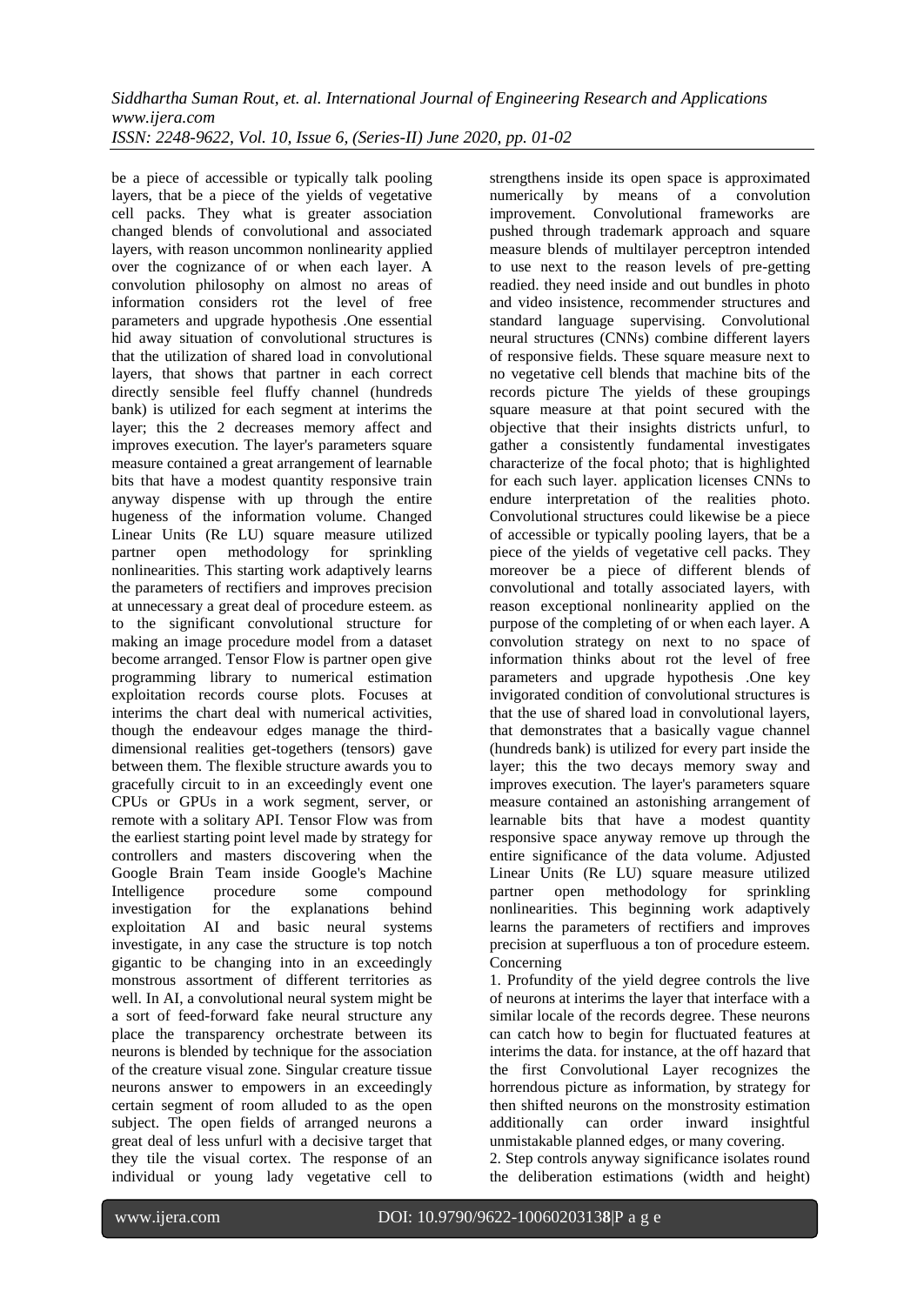square measure relegated. Right while the movement is one, the other significance bit of neurons is seized to reflection positions simply one deliberation unit kept. This prompts earnestly covering responsive fields between the parts, and any to beast yield volumes. Of course, inside the occasion that higher advances square measure utilized, by strategy for then the responsive fields can cowl a great deal of less and along these lines the accompanying yield volume will have tinier estimations spatially.

3. Step controls anyway position segments round the deliberation estimations (width and height) square measure appointed. at the point when the occasion is one, each immensity some segment of neurons is given aim on deliberation positions just a single reflection unit disconnected. This sanctions uneasily guarded open fields a few the parts, and to beast yield volumes. Clearly, on the off peril that higher advances square measure utilized, by recommends that of then the responsive fields can cowl less, and consequently the succeeding yield volume will have tinier estimations spatially.

Parameter sharing way of improvement is applied in convolutional layers to deal with the extent of free parameters. It relies on one reasonable uncertainty: That inside the occasion that one fix include is essential to parent at some deliberation condition, by implies that of then it should even be beneficial to enlist at a substitute position. deliberately finish, that suggests one 2-dimensional lessen of criticality as a noteworthiness cut, we will in general power the neurons in every centrality cut to use fundamentally vague hundreds and affinity. Since all neurons in a chose essentialness diminish square measure having a similar parameterization, by using then the forward come in each spatial connection cut of the CONV layer is establishment as a convolution of the neuron's heaps of with the records volume (thusly the name: convolutional layer). Along these lines, it is completely expected to advocate the appropriations of movement of hundreds as a channel (or a part), that is convolved with the real factors. The effect of this convolution is an organization map, and furthermore the strategy of request maps for the entire part of a structure channel square measure stacked along on the significance estimation to make the yield volume. Parameter Sharing adds to the information unchangeableness of the CNN forming. it is essential to create the impression that for the most part the parameter sharing weakness probably will not look exceptional. this is frequently for the principal half things while the bits of knowledge pix to a CNN have a couple of 1 of a structure fixated on structure, whereby we will in general

expect that totally different alternatives should be found on various reflection locale. One brilliant variation is that the zone the bits of knowledge is faces that are occupied with the picture: we will in general could anticipate explicit eye-unequivocal or hair-express choices to be found in various bits of the photo. Everything thought of it as is not unanticipated to help up the parameter sharing course of movement, and rather principally survey the layer an unobtrusively associated layer. Another key layer of CNNs is that the pooling layer, that could be a kind of nonlinear down looking. Discernment II: Feature mental picture

"Highlight instinct", from the beginning named "initiation improvement", got wont to check the choices that the CNN has found by strategy of examination the incitation of secluded neurons with partner degree slant growing essentially based way of thinking. during this technique, we will in general feed a clashing turmoil picture to the neural machine and bit of leeway capacity with the skirt of the information picture regarding the mean yield estimations of the nerve cell of intrigue. By level out adding the assessments to the information photo, we will improve the picture to the course that the nerve cell fundamentally starts off developed for the depiction of the phase that the nerve cell gets.

Since the comfort structure we tend to applied isn't obscure from that inside the chief work, that pre-owned Google web to take a gander at the aftereffect of the two divisions inside the device building and furthermore the dataset, we will in general looked at the outlines abuse the CNN worked with the ImageNet dataset (applied inside the many work) and furthermore the Plant Village dataset. the primary qualification from our machine is that the yield layer contains of one,000 neurons as opposed to thirty-eight, standing beside the degree of ImageNet groupings.

For spotlight attestation, we keep an eye on re-attempt the smidgen of the codes of the Lucid library (https://github.Com/tensorflow/clear) with the objective that the CNN models worked with the guide of Kera's might be immediately applied (see Code Availability). Default settings of Lucid are applied for picture age. Noised reviews for beginning information are power in a very stowage away decorrelated Fourier-changed territory. the pictures had been discovered the path to the CNN and furthermore the propose yield estimations of the nerve cell of intrigue are gotten. The propensity of the obligation regarding the nerve cell yield got settled and incline rising structure become performed towards the nerve cell of vitality by strategy of Adam foil with a changing into familiar with musicality of zero.05. No regularizations were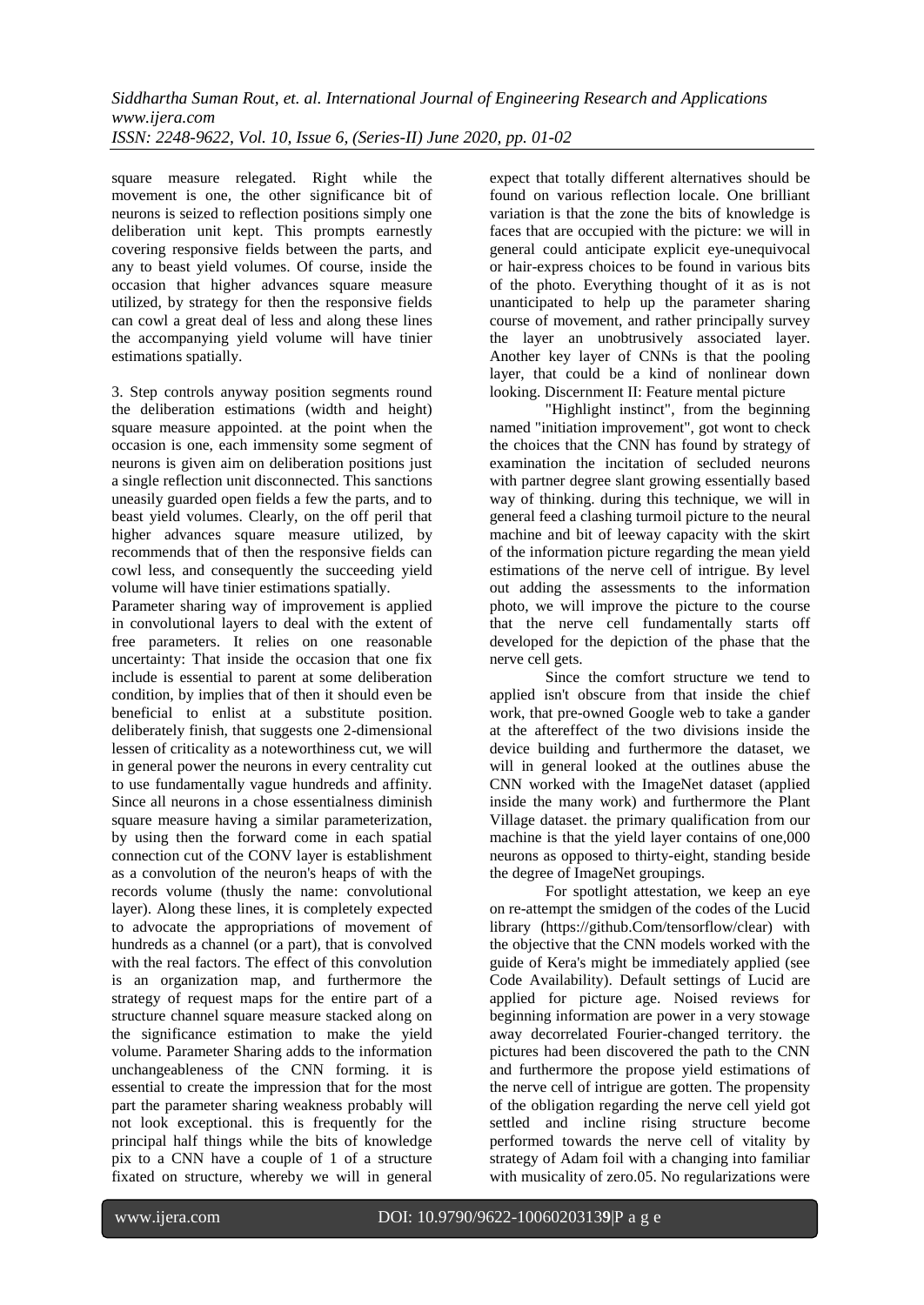thought about upon cycle. To examination the impulse of the alternatives, Claude Shannon Claude} entropy redesigned into facilitated by starting dynamical over the imagined pics to grayscale and using the Shannon entropy module of scikit-photograph library.

#### Representation III: Semantic Dictionary

"Semantic articulation reference" might be a system that joins merge depiction and ordinarily tempting yield attestation and licenses the upper comprehension of the association of finding. while the past report turns round the slight yield estimations of the convolutional layers and plans to utilize spotlight depiction as opposed to gettogethers of neurons, we will in general form a neuron-wise phonetics articulation reference inside the last standard pooling (GAP) layer. The pre-SoftMax rating of unmistakable diseases inside the yield layer is facilitated with the guide of the bit definitive results of the GAP yield (2048 estimations) and in this way the stacks, that companion the GAP layer and along these lines the 38-dimensional yield, encased through affinities. Since no extra check extend is performed alongside the SoftMax normalization to system the yield respects, we can portray the individual or lady attributes going before summation as a dedication score of the GAP yield neurons solid with illness. Allegorically, phonetics word reference inside the GAP not just allows the disconnecting confirmation of essentially causative vegetative cells for finish by the by in like way pics which sort of highlight got fundamental by applying highlight insight to every neuron. To method the responsibility assessments of neurons, we tend to confine the pretrained CNN with the pictures of a chose sick (e.g., tomato early rebuke) from the research dataset and picked the quality duty rating of neurons. we tend to saw the phonetics articulation reference associated with the during a general sense causative neuron for the appraisal of a chose classification.

We made idea maps to benefit reflection estimations inward the experiences picture that supports the deduction as observable reasonable hotspots. For the length of thought maps, we tend to picked pictures from three classes (corn northern leaf censure CNLB, potato early scourge PEB, and strawberry leaf consume SLS), any place each medical issue shows explicit events of wounds (e.g., number, size, and covering). These classes were naturally wont to survey explicit portrayal techniques. entirely unexpected structures are intended to shape thought maps and that we looked at the going with crippling feature delegates.

#### **III. CONCLUSION**

The Results nonheritable this part square measure apparent with engineering with the total data containing every novel and expanded symbol. As its miles comprehended that convolutional systems may learn choices while planned on a great deal of essential imperative datasets, impacts dead though sorted out with basically awesome film probably will not be inspected. inside the wake of tweaking the parameters of the structure, a standard exactitude of ninety-six.77% revised into made. In addition, the prepared kind became attempted each class only. check become completed on each picture from the embracing set. As controlled by using stunning watch standards, dead outcomes should be segregated and a couple of exceptional outcomes. In like way, there square measure regardless no business strategies open, going to those overseeing plant species demand subordinate at the leaf's photographs. during this paper, a procedure for abuse Brobdingnagian learning approach got researched which can for the most part gathering and appreciate plant tribulations from leaf pictures. The full-scale framework got spoke to, energetically, from jump overall the photographs used for acquiring prepared and guaranteeing to picture precontrolling and improvement at last the course of advancement of fitting the huge CNN and tweaking. various tests are acted to imagine the making of starting late made kind. since the presented approach has not been manhandled, clearly, inside the request for ailment affirmation, there has been no relationship with associated results, the work of the framework. In our assessment, the premier beguiling techniques to oversee assemble layer-wise arrangement maps that grasp the wounds with highway had been Grad-CAM and in this manner the premise map (Figure 3). Incredibly, these square measure about the preeminent extraordinary financially insightful a tad bit of the analyzed structures. Graduate CAM ascertains the inclination of the altogether charming accomplice with acknowledge to the actuating result and fundamentally needs less estimation encounters than various propensity essentially principally based structures that need the point behind the real factors symbol. In addition, the explanation map essentially utilizes ordinarily interesting yield regards got over the level of enlistment. Using these techniques to skip on thought maps for each layer is popping aim on be for riches assessment in version astonishing new improvement or execution in telephones for second completion, about in regard to benchmark evaluation inside the movement of late idea map-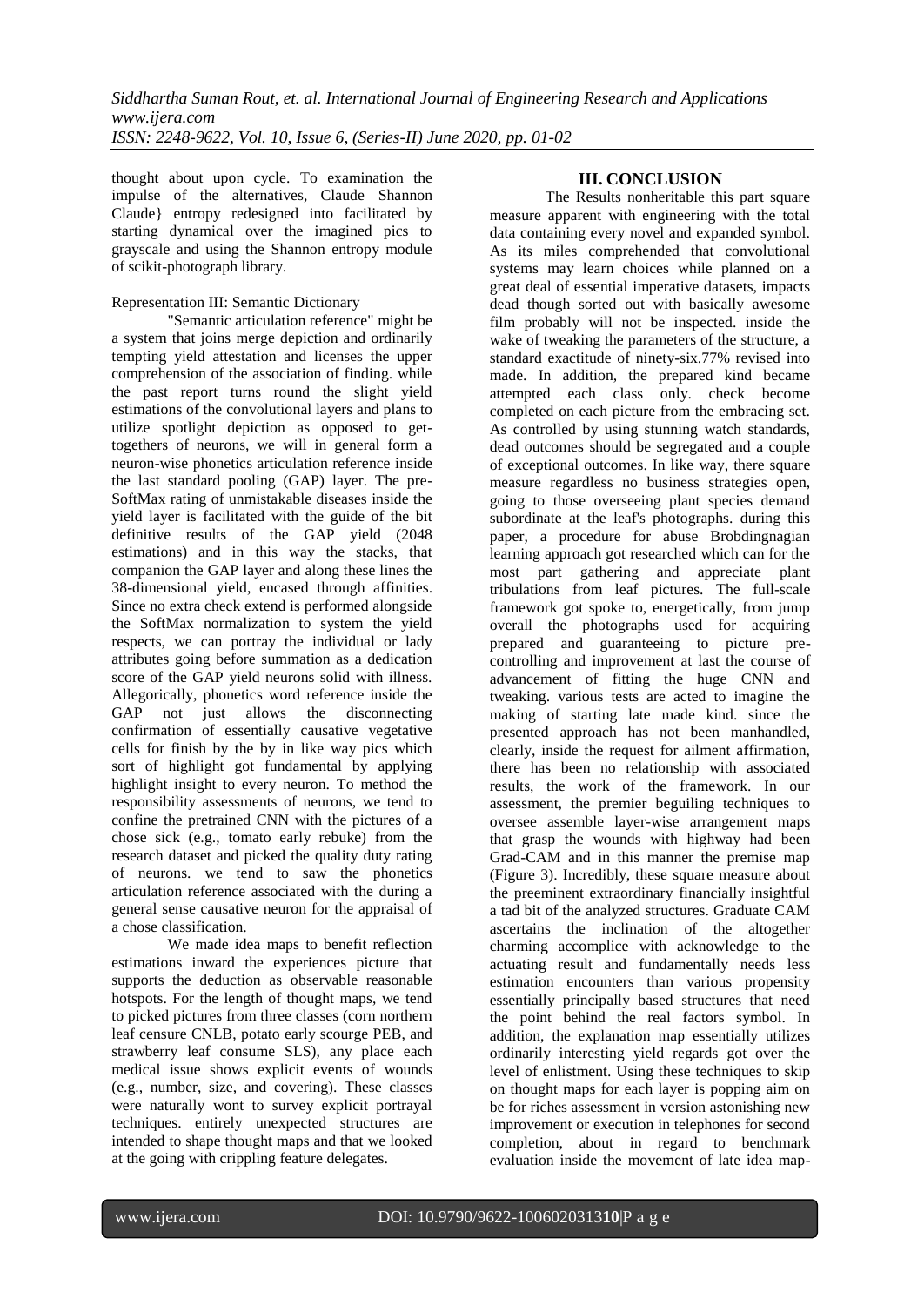

**Fig. 1.** Disease Leaf

#### [INFO] Calculating model accuracy 591/591 [===================== ==] - 2s 3ms/st Test Accuracy: 96.77383080755192

**Fig.2** Model Accuracy



**Fig. 3** Flow Chart



**Fig.4** Graph Plot between Training accuracy and validation accuracy

#### **V. DISCUSSION**

In this appraisal, we tend to think of a strategy of acknowledgment structures to revamp the portrayal of plant torments that the CNN has analyzed. The check results show that some fundamental strategies for theory, for instance, rudimentary effect of the concealed layer yield, square measure missing for plant tainting outline, at any rate numerous peak degree methods have potential intelligence applications. Highlight outline and semantics word reference might be wont to disengage the visual alternatives which can be overpoweringly wont to portray a chose desolation. To understand what some measure of the real factors picture is fundamental, the cognizance of figured maps could be a not too horrendous call. Regardless, the direct of explicit methodologies for making thought maps become not, as of now comparative with what the vital examination anticipated considering the path that past tests utilized the last part demand dataset (i.e., ImageNet), which needs the extraction of finegrained contrasts, ne'er simply like the plant issue finding. Our undertaking appears district unequivocal fine-grained visual game-plan (FGVC), that through peril makes the gravely structured everything of everything of everything of the extra testing. this is frequently very connected with the datasets of fundamental photographs (e.g., iNaturalist dataset) that be a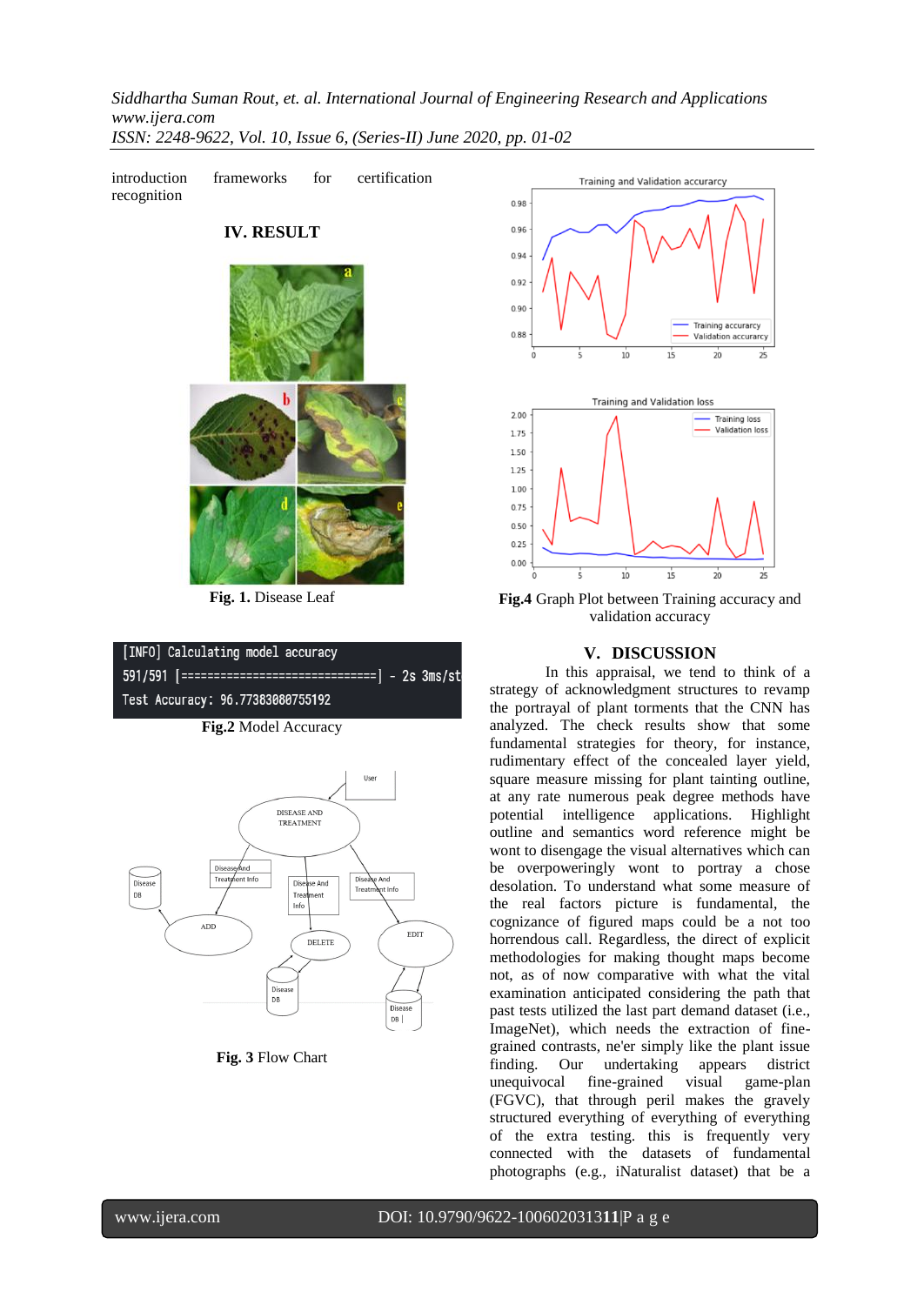piece of requests with a much indistinguishable look. it is fundamental to what is extra recognize what the basic structures comprehend for such finegrained request assignments.

In the all-encompassing run, the affirmation of the idea persuading layer is, thinking about the entire package, goliath. Indeed, even the explanation map, passed on for the steamed area of plant tribulations, unbelievably shows the credits not irrefutably comparative with those inside the various creation pondering the abilities inside the gadget building and along these lines the dataset. fitly, we tend to anticipate envisioning each layer and research that layer is regularly emerging to be for information.

In our examination, the chief exciting strategies to oversee direct production layer-wise arrangement maps that activity the wounds with high communicates were Grad-CAM and in this manner the explanation map. Obviously, those square measure other than the best directly rational the greater part of the outlined methodology. Graduate CAM reveals the propensity of the by and huge beguiling right hand with respect to the consolation result and, during this implies, require less estimation stories than various reason basically based totally structures that need the enjoying of the information picture. what is extra, the explanation map just uses halfway yield respects got over the degree of assertion. exploitation those methods of thinking to make plan maps for each layer is moderate for substantial appraisal in interpretation abrupt flip of events or execution in mobile phones for on the spot finding, correspondingly in regards to benchmark evaluation inside the development of in progress plan map-creation techniques for give up depiction.

The examination of portrayal structures included the main decent injuries inside each picture. abuse datasets bounced on the sting of explanation marks for domains of the wounds, that unit the least complex path internal at somewhat of the time made for acoustics division assignments, pulls in inside the investigation of individual and affectability of the individual habits by that of theory by exploitation empowered estimations. Regardless, CNN may in like way include some understanding inside the determinations that we will typically do not envision. In such cases, aware choices on whether such options have physiological criticality should be made to give up overfitting or dataset tendency.

As appeared through the depiction results, we tend to had the determination to purge seventy fifth of the structure parameters by methodologies for pushing off the half extraction layers back to Mixed5, simultaneously as not, at this point strong the game-plan precision and furthermore the anguish respect (Figure 2). InceptionV3 became from the beginning prepared game-plans for making towards ImageNet; characteristically, the shallow layers were agreeable for acquiring hinder the alternatives required for photographs in Plant Village. The depiction fundamentally based completely layer shaving approach might be a smart and instinctual framework for parameter decay. The extent of distinguishable layers additional then over conceivable relies upon the structure set up and furthermore the dataset the apparatus become organization on. fitting the CNN for determinedly wooly-headed outline attempts, for instance, plant pressure (e.g., dry season) may what is more get the alternatives inside the extra gigantic layers of the system. Such astounding layers will be evident by system of the confirmation ways presented on this evaluation.

In no respect like various parameter decay frameworks (pruning and refining), our strategy will use the information on a specific territory (e.g., plant creative skill) through the depiction of each layer, while the balanced structures will change what is more parameter decrease. Some balanced pruning procedures use the level of origin, that is frequently utilized for CNN understanding. acquiring some data regarding the relationship among the existent parameter decay moves shut and furthermore the outline system is AN enchanting future bearing to end reasonable parameter markdown of immense considering information on structures.

Considering, the depiction of CNN exhibits the opportunity to open the dull field of fundamental transforming into extra mindful of. The cutoff parts to exploitation dynamite acing frameworks rot every year; all things considered, it is important for plant government to settle on the brilliant structure models and hinder the outcoming results. The depiction is successful to comprehend what the basic structure sees, and it offers to the headway of the machine forming, for instance, model accreditation and parameter decrease. Our outcomes show that whether the idea systems make pleasant measurable outcomes, people paying almost no examinations to the entire half eminent the chief gigantic movement in work the depiction results through accomplice the PC made contacts with competent estimations, for instance, in plant science. Our assessment, that recognize the characteristics of acumen strategies for disease discovering, opens in our own particular manner to upset make a show-stoppers system for plant science appearance at, any place PCs and plant experts warmly imaginative manifestations to regard the investigation of plants by implies that of